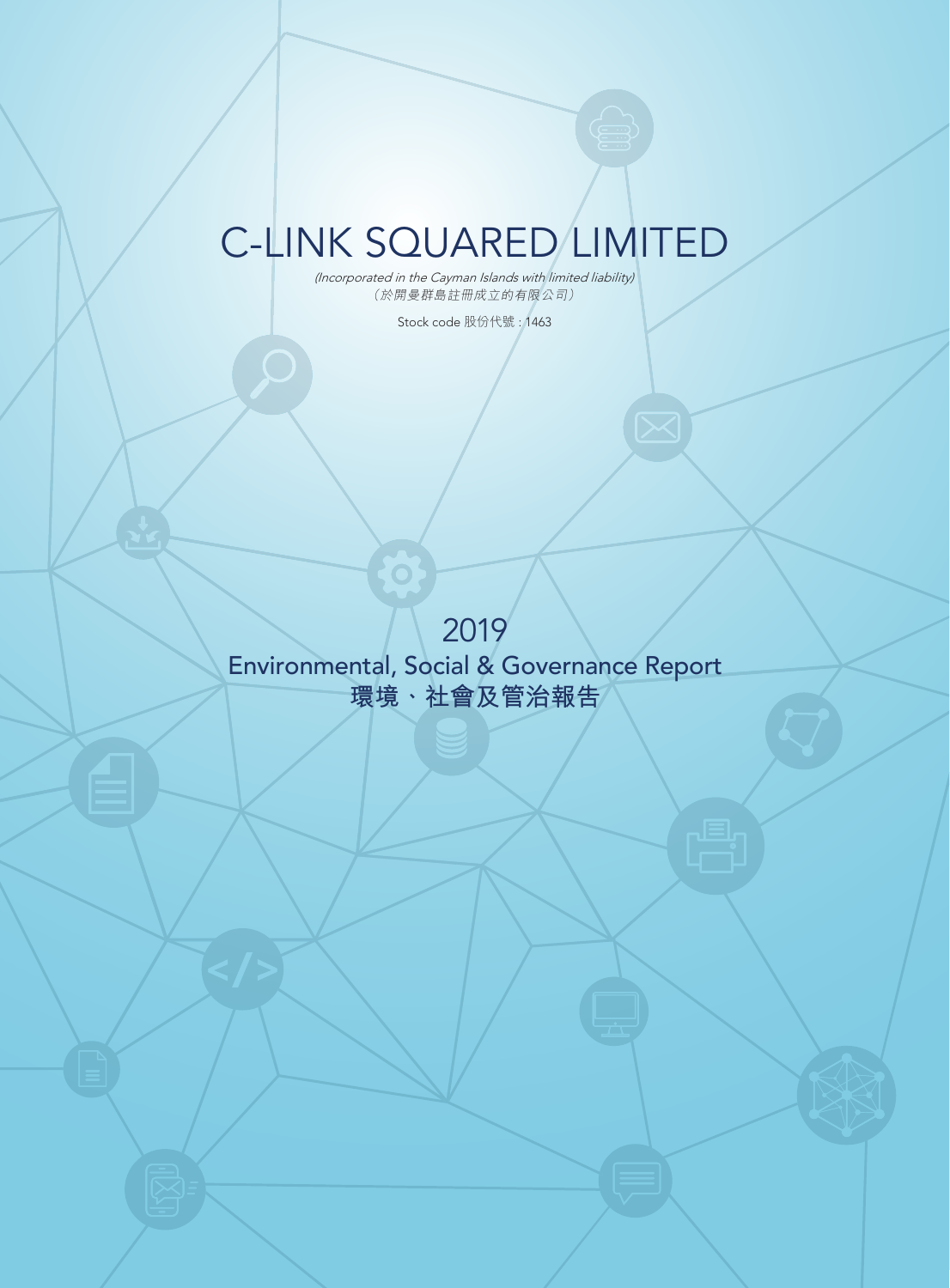# ENVIRONMENTAL, SOCIAL AND GOVERNANCE REPORT

# INTRODUCTION

C-Link Squared Limited (the "Company", together with its subsidiaries, the "Group") is a Malaysian-based outsourced document management services provider and related software application and enterprise software solutions developer. The Group's services include the provision of document management services and enterprise software solutions.

This Environmental, Social and Governance Report (the "ESG Report") summarises the environmental, social and governance ("ESG") initiatives, plans and performances of the Group and demonstrates its commitment to sustainable development.

#### The ESG Governance Structure

The board (the "Board") of directors (the "Directors") of the Company oversees and sets out the ESG strategies for the Group.

The Group has assigned personnel to systematically identify and cater to ESG issues. The said personnel are responsible for collecting and analysing the relevant ESG information and identifying and assessing the Group's ESG risks. In addition, the said personnel periodically report to the Board for the evaluation and subsequent implementation or revision of the Group's ESG strategies.

# REPORTING SCOPE

The ESG Report covers the Group's business activities in Malaysia where its principal business operations are located. The Group will continue to assess the major ESG key performance indicator ("KPI") of different businesses and extend the scope of disclosures when and where applicable.

# REPORTING STANDARD

The ESG Report has been prepared in accordance with the Environmental, Social and Governance Reporting Guide (the "ESG Reporting Guide") as set out in Appendix 27 of the Rules Governing the Listing of Securities on The Stock Exchange of Hong Kong Limited (the "Stock Exchange").

Information relating to the Group's corporate governance practices can be found in the Corporate Governance Report on pages 52 to 68 of the the Company's annual report for the year ended 31 December 2019 ("FY2019").

# REPORTING PERIOD

The ESG Report specifies the ESG activities, challenges and measures taken by the Group during FY2019.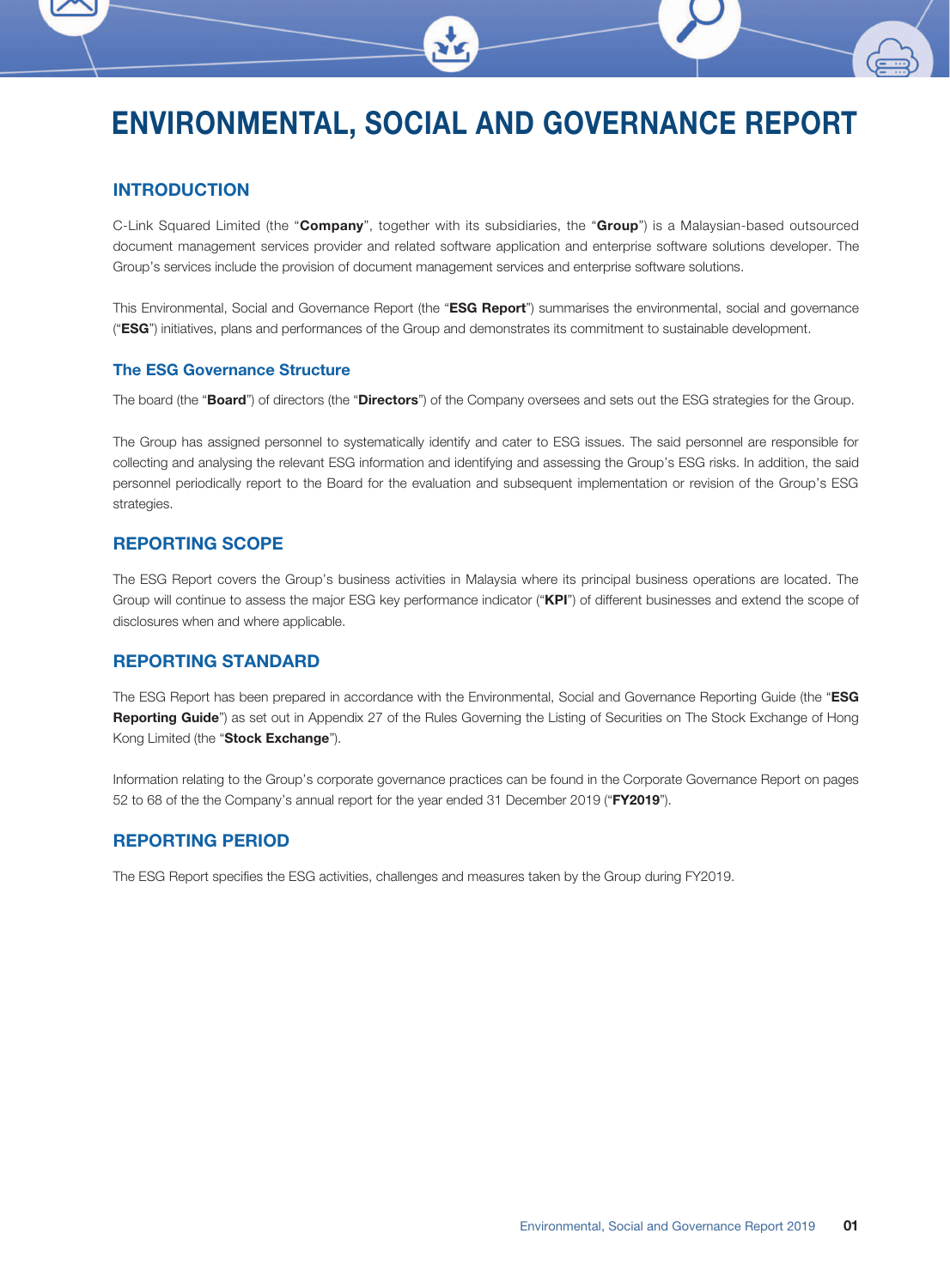# STAKEHOLDER ENGAGEMENT

The Group regularly engages its stakeholders to identify sustainability topics and potential risks. In order to understand and address their key concerns, the Group has been maintaining close communication with its stakeholders. The Group will continue to increase the involvement of stakeholders via constructive conversation with a view to enjoying long term prosperity.

Stakeholders' expectations have been taken into consideration by utilising diversified engagement methods and communication channels as shown below:

| <b>Stakeholders</b>                            | <b>Communication Channels</b>                                                                                                                                                          | <b>Expectations</b>                                                                                                                                                                                   |
|------------------------------------------------|----------------------------------------------------------------------------------------------------------------------------------------------------------------------------------------|-------------------------------------------------------------------------------------------------------------------------------------------------------------------------------------------------------|
| Shareholders and investors                     | General meetings<br>$\bullet$<br>Interim and annual reports<br>$\bullet$<br>Announcements and circulars<br>٠<br>Company website<br>$\bullet$                                           | Sustainable profitability<br>$\bullet$<br>Good corporate governance structure<br>Shareholder return                                                                                                   |
| Employees                                      | Training activities, seminars and<br>$\bullet$<br>briefings<br>Internal email and suggestion boxes<br>$\bullet$<br>Regular meetings<br>$\bullet$<br>Performance appraisal<br>$\bullet$ | Remuneration and benefits<br>$\bullet$<br>Safe working environment<br>$\bullet$<br>Career development<br>$\bullet$                                                                                    |
| Suppliers                                      | Site visits<br>$\bullet$<br>Business meetings and discussions<br>$\bullet$                                                                                                             | Fair and open procurement<br>$\bullet$<br>On-time payment<br>$\bullet$<br>Sustainable relationship<br>$\bullet$                                                                                       |
| Customers                                      | Customer service hotline<br>$\bullet$<br>Email<br>$\bullet$<br>Customer meetings                                                                                                       | Possession of technical capability<br>$\bullet$<br>Ability to provide accurate and efficient<br>$\bullet$<br>processing<br>Flexibility of customising software to<br>$\bullet$<br>meet specific needs |
| Government and other<br>regulatory authorities | Written or electronic correspondence<br>$\bullet$<br>Visits and inspections<br>$\bullet$                                                                                               | Compliance with relevant laws and<br>$\bullet$<br>regulations<br>Stability in business operations<br>$\bullet$                                                                                        |
| Media and the public                           | <b>ESG</b> reports<br>$\bullet$<br>Company website<br>$\bullet$<br>Reports and announcements                                                                                           | Transparency of ESG issues and<br>$\bullet$<br>financial disclosure<br>Legal compliance<br>Corporate governance                                                                                       |

The Group understands the importance of maintaining good relationships with its stakeholders and actively collaborates with them to ensure that their opinions can be voiced out through effective communication channels. In the long run, stakeholders' contributions will aid the Group in improving potentially overlooked ESG performance and maintaining the success of the Group's business in the challenging market.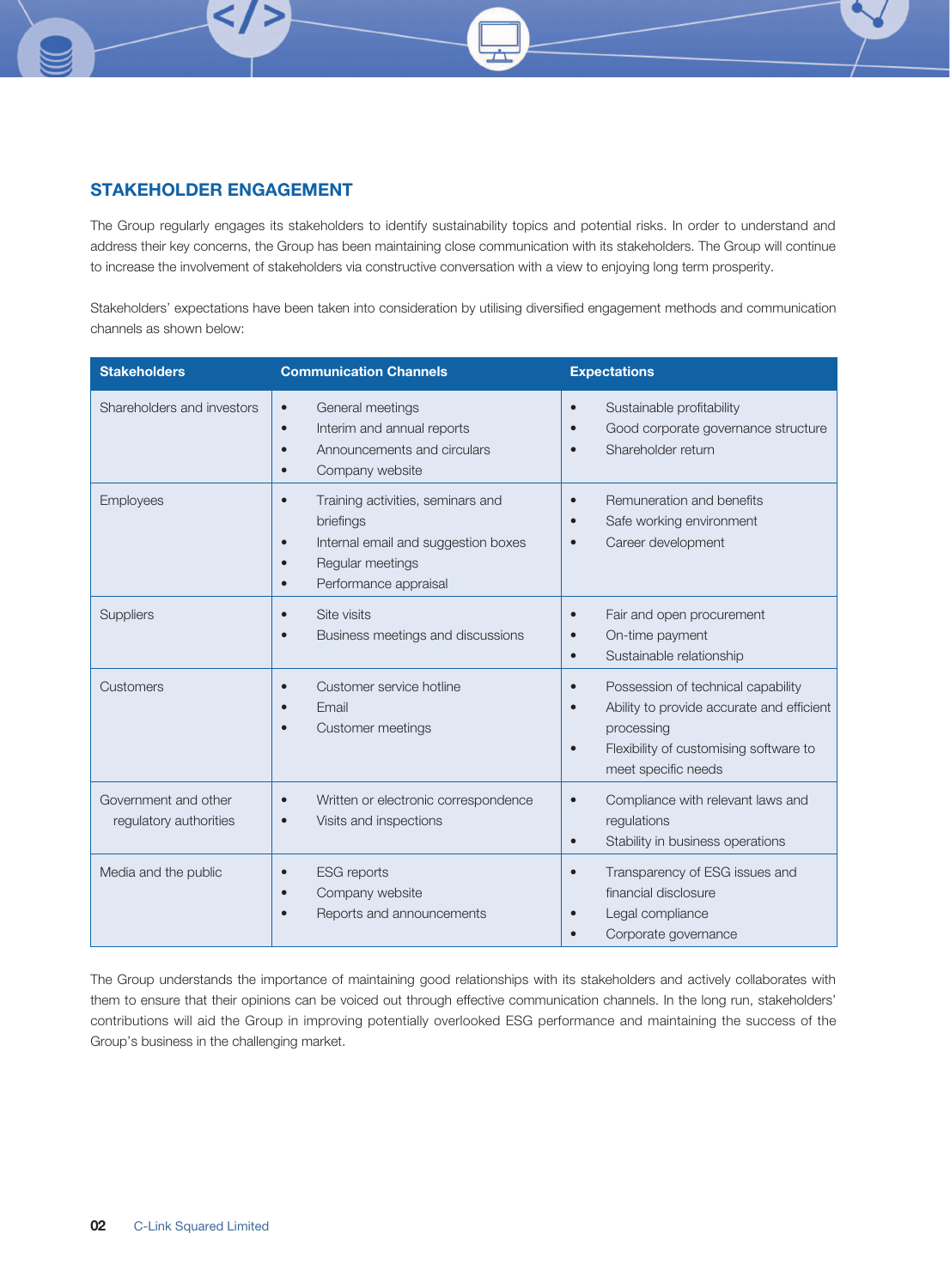

The Board and management responsible for the key functions of the Group have participated in the preparation of the ESG Report. They have assisted the Group in reviewing its operations, identifying relevant ESG issues and assessing their importance to the Group's businesses and stakeholders.

Summary of the Group's material ESG issues according to its relative importance:

| <b>Least material</b>                                                                                    | <b>Material</b>                                                                                                                                                                                                                                                     | <b>Most material</b>                                                                                                                                                                                                                                                                          |
|----------------------------------------------------------------------------------------------------------|---------------------------------------------------------------------------------------------------------------------------------------------------------------------------------------------------------------------------------------------------------------------|-----------------------------------------------------------------------------------------------------------------------------------------------------------------------------------------------------------------------------------------------------------------------------------------------|
| Air Emissions<br>$\bullet$<br><b>Water Consumption</b><br>$\bullet$<br>Community Investment<br>$\bullet$ | Greenhouse Gas ("GHG")<br>$\bullet$<br><b>Emissions</b><br>Waste Management<br>$\bullet$<br><b>Energy Consumption</b><br>$\bullet$<br>Provision of Training<br>$\bullet$<br>Opportunities<br><b>Procurement Practices</b><br>$\bullet$<br>Whistle-blowing Mechanism | <b>Paper Consumption</b><br>c<br>Recruitment, Diversity and Equal<br>Opportunities<br>Occupational Health and Safety<br>$\bullet$<br>Management<br>Data Protection and Privacy<br>$\bullet$<br>Intellectual Property ("IP") Rights<br>$\bullet$<br><b>Customer Complaints Management</b><br>c |

For FY2019, the Group confirmed that it has established appropriate and effective management policies and internal control systems for ESG issues and confirmed that the disclosed contents are in compliance with the requirements of the ESG Reporting Guide.

# CONTACT US

The Group welcomes stakeholders to provide their opinions and suggestions. You can provide valuable advice in respect of the ESG Report and/or the Group's performance in sustainable development by visiting: https://www.clinksquared.com/ or contacting us via email at investor\_relations@cgroup.com.my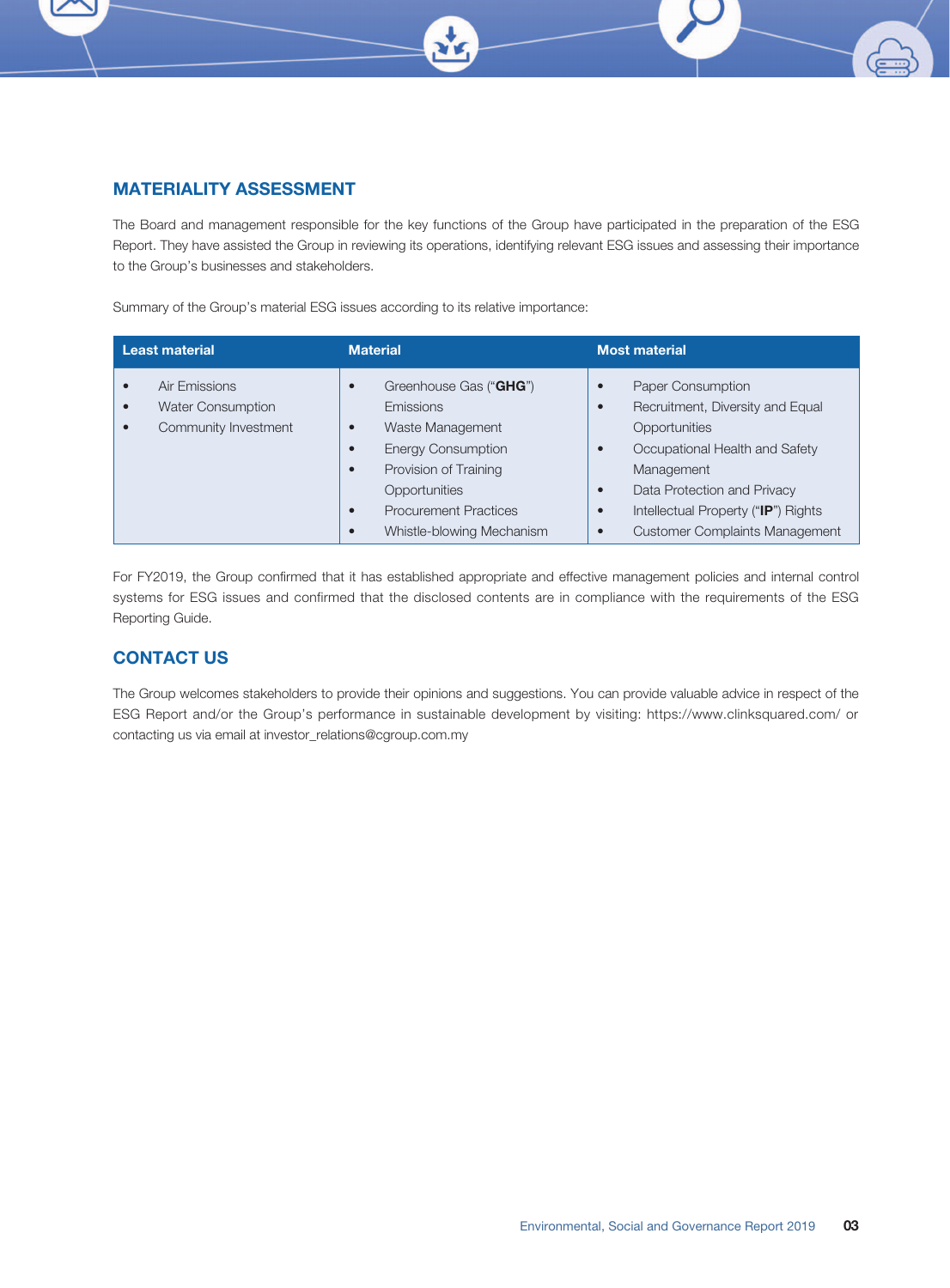## A1. Emissions

Environmental protection and sustainable development rely on concerted and continuous efforts from all industries and society. In addition to complying with applicable laws and regulations of Malaysia, the Group is committed to minimising any adverse impacts on the environment by incorporating green practices in its daily operations. The Group endeavours to expand its business without exploiting the environment. Therefore, the Group continuously revises existing policies and incorporates new policies to mitigate potential direct and indirect negative environmental impacts arising from its business operations.

During FY2019, the Group was not aware of any material non-compliance with laws and regulations relating to air and GHG emissions, discharges into water and land, and generation of hazardous and non-hazardous waste that would have a significant impact on the Group, including but not limited to the Environmental Quality Act 1974 of Malaysia.

#### Air Emissions

The principal sources of emissions arising out of the Group's operation were petrol and diesel consumed by vehicles. In response to the abovementioned emissions, the Group has actively taken measures to control air emissions. Such measures will be described in the following section — "GHG Emissions".

| Type of exhaust gas       | <b>Unit</b> | <b>FY2019</b> |
|---------------------------|-------------|---------------|
| Nitrogen oxides ("NOx")   | kg          | 245.15        |
| Sulphur oxides ("SOx")    | kg          | 0.32          |
| Particulate matter ("PM") | kg          | 23.15         |

Summary of exhaust gas emissions performance:

#### GHG Emissions

The principal GHG emissions of the Group were generated from petrol and diesel consumption by vehicles and forklifts (Scope 1), purchased electricity (Scope 2) and business air travel (Scope 3).

#### Scope 1 — Direct GHG Emissions

The Group has adopted the following measures to mitigate direct GHG emissions from petrol and diesel consumption by company vehicles and forklifts in its operations:

- Plan routes ahead of time to avoid route repetition and optimise fuel consumption;
- Regularly service vehicles to ensure optimal engine performance and fuel use; and
- Switch off the engine when the vehicle is idling.

#### Scope 2 — Indirect GHG Emissions

Electricity consumption accounted for a large percentage of GHG emissions of the Group. The Group has implemented measures to reduce energy consumption, said measures will be mentioned in "Aspect A2 — Use of Resources".

#### Scope 3 — Other Indirect GHG Emissions

Business air travel contributed to the category of other indirect GHG emissions. Noting that air travel generates a large amount of GHG emissions, the Group only utilises air travel when deemed necessary. Teleconferences and web conferences are the Group's preferred communication channels.

Through the implementation of such measures, the Group has increased its employees' awareness of reducing GHG emissions.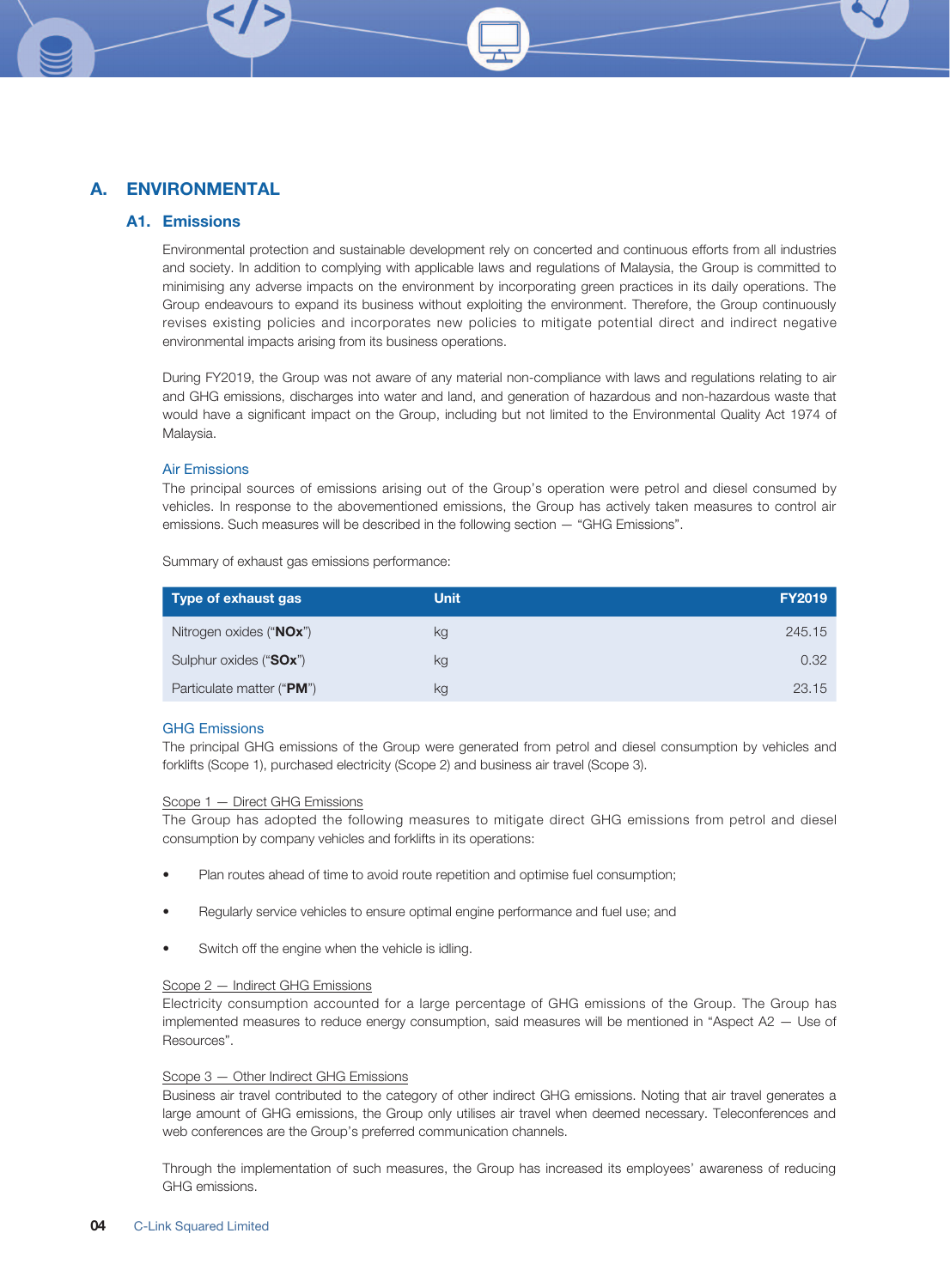Summary of GHG emissions performances:

| Indicators $1$                                                  | Unit <sup>2</sup>                       | <b>FY2019</b> |
|-----------------------------------------------------------------|-----------------------------------------|---------------|
| Scope 1 - Direct GHG Emissions<br>Petrol and diesel consumption | $tCO2$ e                                | 54.74         |
| Scope 2 - Indirect GHG Emissions<br>Purchased electricity       | $tCO2$ e                                | 564.09        |
| Scope 3 - Other Indirect GHG Emissions<br>Business air travel   | tCO <sub>2</sub> e                      | 3.55          |
| <b>Total GHG emissions</b>                                      | tCO <sub>2</sub> e                      | 622.38        |
| Intensity $3$                                                   | tCO <sub>2</sub> e/million revenue (RM) | 8.70          |

Note:

- 1. GHG emissions data is presented in terms of carbon dioxide equivalent and is based on, but not limited to, "The Greenhouse Gas Protocol: A Corporate Accounting and Reporting Standard" issued by the World Resources Institute and the World Business Council for Sustainable Development, "How to prepare an ESG report — Appendix II: Reporting Guidance on Environmental KPIs" issued by the Stock Exchange, the "Global Warming Potential Values" from the IPCC Fifth Assessment Report, 2014 (AR5) and the 2017 CDM Electricity Baseline for Malaysia issued by Malaysian Green Technology Corporation.
- 2.  $\text{tCO}_2$ e is defined as tonnes of carbon dioxide equivalent.
- 3. For FY2019, the Group recorded a revenue of approximately RM71,526,000. This data is used for calculating other intensity data.

#### Sewage Discharge Into Water and Land

Due to the Group's business nature, there was no significant or unreasonable amount of sewage discharged by the Group into either land or water.

#### Waste Management

#### Hazardous Waste Management

Due to the Group's business, the use and the subsequent disposal of toner cartridges are inevitable. Therefore, the principal hazardous waste produced by the Group's operations was toner cartridges. The Group arranges collection of such toner cartridges with a waste collector for proper disposal. In FY2019, approximately all of the hazardous wastes generated by the Group were lawfully disposed of by contracted third parties.

The Group would also arrange collection with contracted third parties to lawfully dispose of computers and other waste electrical and electronic equipment, should they become obsolete.

The Group remains vigilant to the management of proper hazardous waste disposal and ensures that the disposal process complies with applicable statutory requirements.

Summary of major hazardous waste disposal performance:

| <b>Indicators</b>                                   | <b>Unit</b>                 | <b>FY2019</b> |
|-----------------------------------------------------|-----------------------------|---------------|
| Toner cartridges                                    | tonnes                      | 2.78          |
| Total hazardous waste generated                     | tonnes                      | 2.78          |
| Total hazardous waste handled by<br>waste collector | tonnes                      | 2.78          |
| <b>Intensity</b>                                    | tonnes/million revenue (RM) | 0.04          |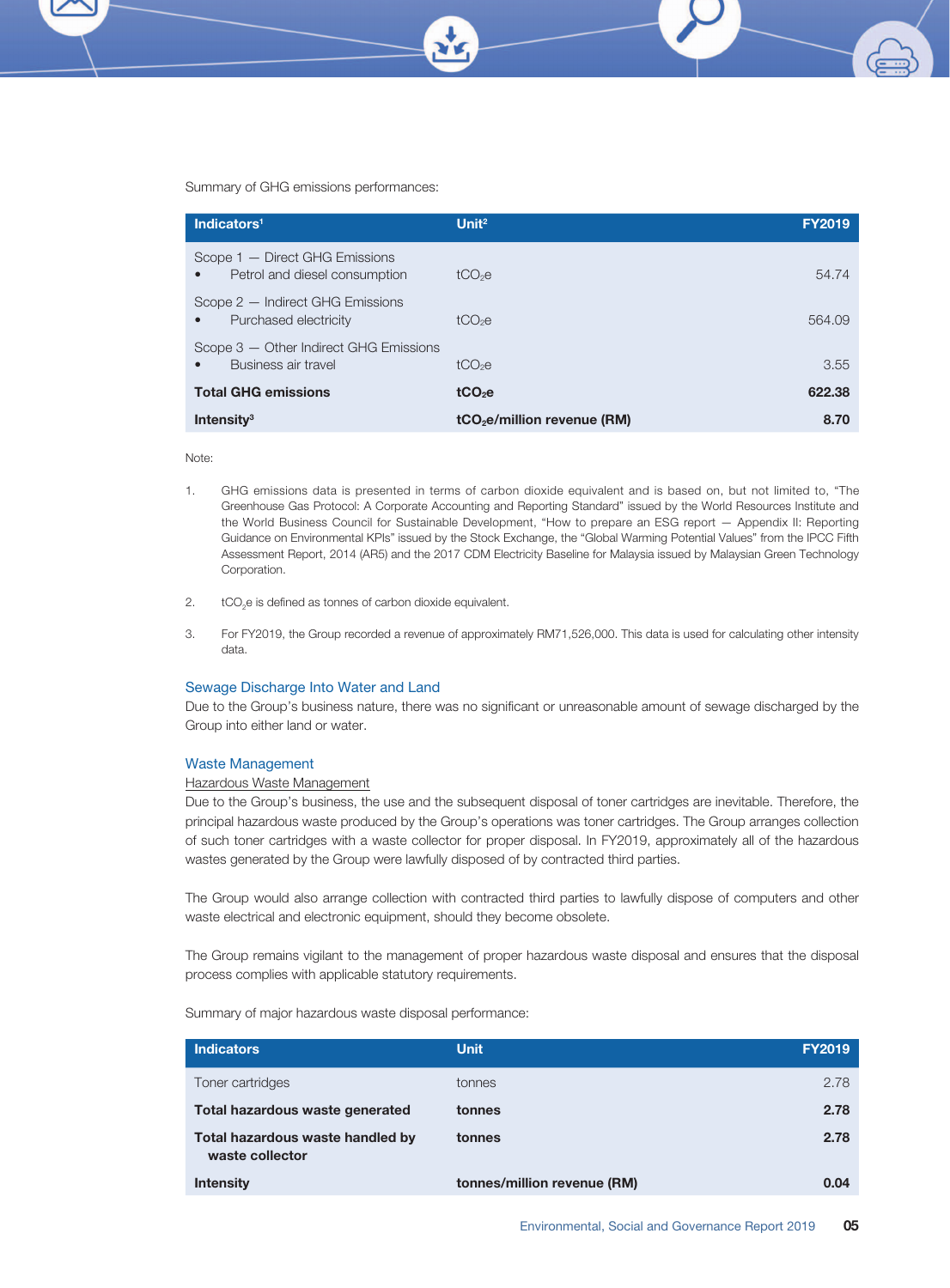#### Non-hazardous Waste Management

General waste was the principal non-hazardous waste generated. The Group did not note a disproportional amount of waste produced.

The Group places great effort in raising the awareness of its employees on the importance of reducing waste production. The Group maximises its efforts in reducing the amount of waste being disposed of at the landfills by establishing Standard Operating Procedures ("SOP") on Secure Data Disposal. The said SOP ensures that recyclable paper products of a sensitive nature are recycled after shredding.

Furthermore, the Group has adopted the following environmentally friendly initiatives to enhance its environmental performance. Such green measures include but are not limited to:

- Reduce the use of single-use disposable items;
- Reuse and recycle paper products and boxes; and
- Recycle non-hazardous office and electronic equipment after their life cycle where possible.

The Group has increased its employees' awareness of waste management through the implementation of these measures.

Summary of non-hazardous waste disposal performance:

| <b>Indicator</b>                   | <b>Unit</b>                 | <b>FY2019</b> |
|------------------------------------|-----------------------------|---------------|
| General waste                      | tonnes                      | 18.00         |
| Total non-hazardous waste disposed | tonnes                      | 18.00         |
| <b>Intensity</b>                   | tonnes/million revenue (RM) | 0.25          |

#### A2. Use of Resources

The Group upholds and promotes the principle of effective use of resources, and is committed to optimising its use of resources in all of its business operations. The Group has established relevant policies and procedures governing the use of energy and water with the aim of achieving higher efficiency and reducing the unnecessary use of resources.

#### Energy Consumption

To better utilise finite natural resources, the Group has established an environmental policy to better govern the use of resources. The Group strives to further reduce energy consumption by adopting the following energy-saving measures:

- Install energy-efficient lighting;
- Ensure all idle appliances and unnecessary lightings are switched off either manually or through automatic sensors;
- Conduct regular maintenance on air-cooling technologies; and
- Procure energy-efficient equipment for the replacement of old equipment.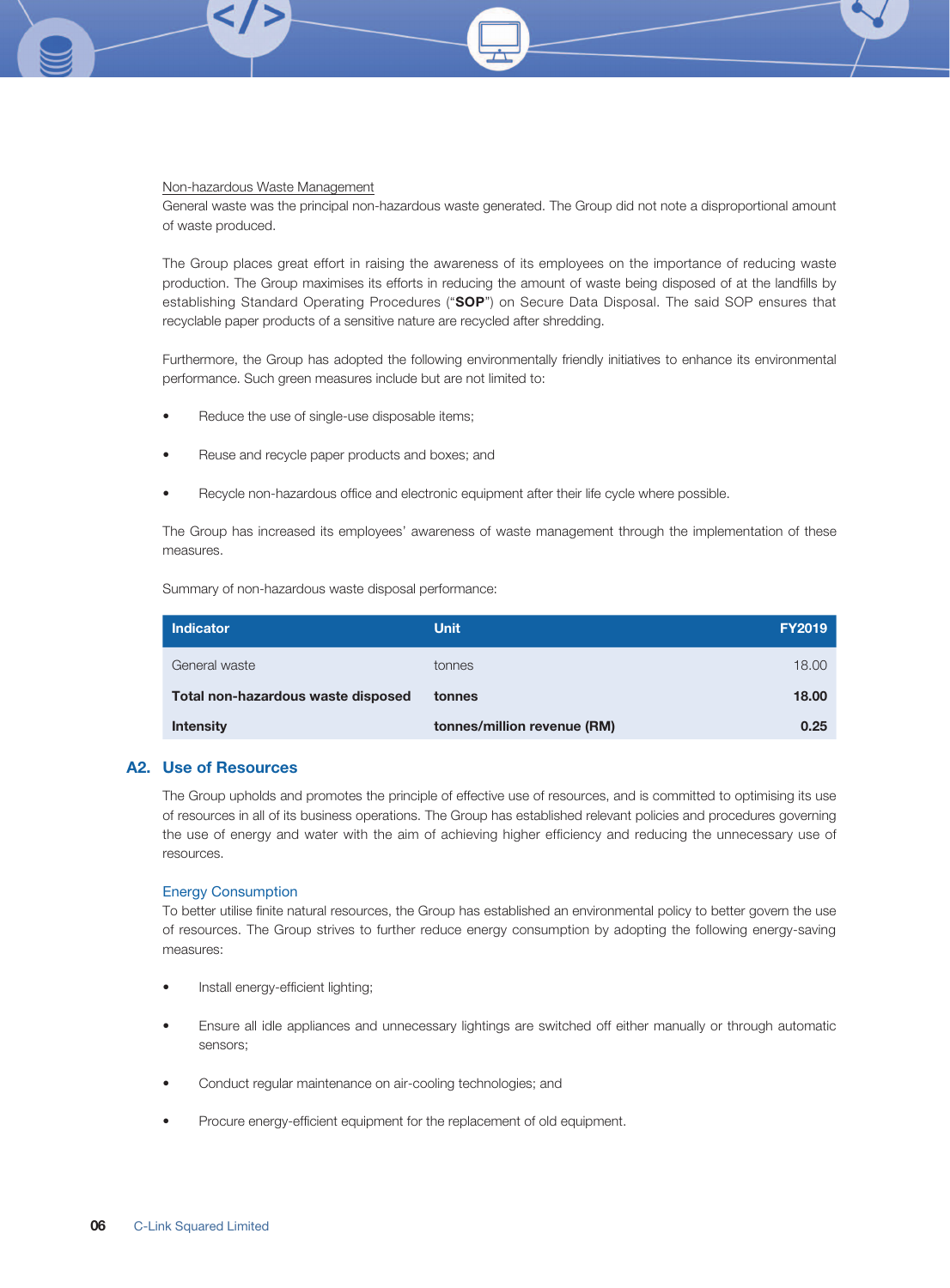The consumption level of electricity is regularly monitored. Any unreasonable increase in electricity consumption will be investigated and preventive measures will be taken. Through the implementation of the aforementioned energysaving measures, employee's awareness of energy conservation has increased.

Summary of energy consumption performances:

| <b>Indicators</b>               | <b>Unit</b>                     | <b>FY2019</b> |
|---------------------------------|---------------------------------|---------------|
| Direct energy consumption       | <b>MWh</b>                      | 209.33        |
| Petrol                          | <b>MWh</b>                      | 52.89         |
| <b>Diesel</b>                   | <b>MWh</b>                      | 156.44        |
| Indirect energy consumption     | <b>MWh</b>                      | 964.26        |
| Purchased electricity           | <b>MWh</b>                      | 964.26        |
| <b>Total energy consumption</b> | <b>MWh</b>                      | 1,173.59      |
| <b>Intensity</b>                | <b>MWh/million revenue (RM)</b> | 16.41         |

#### Water Consumption

The Group actively promotes the importance of water conservation to its employees. Apart from posting eyecatching reminders around washrooms and offices, the Group also regularly inspects water taps to prevent leakage and installs dual flush water cisterns in toilets and water-saving thimbles in sinks where possible. Through the implementation of the said water-saving measures, the Group has increased its employees' awareness of water conservation.

Due to the Group's business nature and its geographical location, the Group did not encounter any problem in sourcing water that was fit for purpose.

Summary of water consumption performance:

| <b>Indicator</b>        | <b>Unit</b>                          | <b>FY2019</b> |
|-------------------------|--------------------------------------|---------------|
| Total water consumption | m <sup>3</sup>                       | 5,505.00      |
| Intensity               | m <sup>3</sup> /million revenue (RM) | 76.97         |

#### Paper Consumption

As an outsourced services provider, the Group inevitably uses a substantial amount of paper for the printing of documents such as leaflets, letters, envelopes and documentations for its customers.

The Group nevertheless upholds its commitment to environmental sustainability and adopts other sustainable printing options internally. Examples include the following:

- Use recycled paper instead of virgin paper;
- Reuse single-sided waste paper;
- Procure paper products with Forest Stewardship Council Recycled Label;
- Adopt double-sided printing where possible.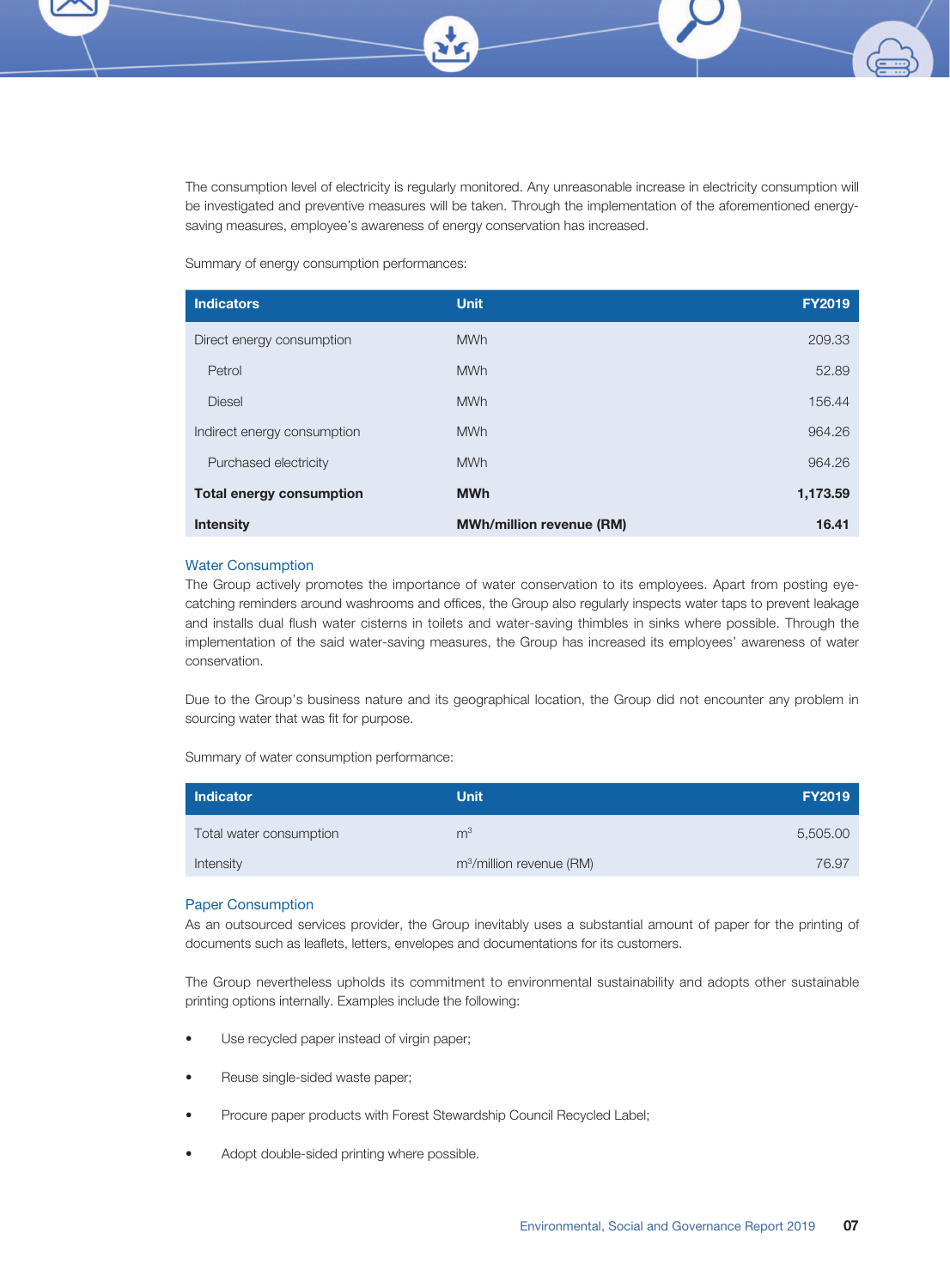The Group's provision of document management services aid enterprises in reducing paper consumption as documents are now stored online. This not only lowers the need for storage space but also reduces carbon emissions and the excessive use of paper products. The Group has also strengthened its marketing approach in promoting its digital solutions to its customers. The Group believes that its document management services will bring a positive impact to the environment and will reduce the reliance of enterprises on paper products in the long run.

Summary of paper consumption performances:

| <b>Indicator</b> | Unit (in thousand) | <b>FY2019</b> |
|------------------|--------------------|---------------|
| A4 Paper         | sheet              | 76,373.81     |
| A5 Paper         | sheet              | 3,058.28      |
| <b>B5 Paper</b>  | sheet              | 15,096.00     |
| Envelope         | piece              | 37,595.76     |

#### Use Of Packaging Materials

Due to the Group's business nature, the use of packaging material was not considered to be a material ESG aspect to the Group.

# A3. The Environment and Natural Resources

The Group realises its responsibility in minimising any negative environmental impacts in its business operations despite the fact that the Group does not produce harmful pollutants that directly affect the environment, nor does its business operations have a significant impact on natural resources. The Group nevertheless remains conscious of its existing and potential impacts, and therefore regularly assesses the environmental risks of its business model, adopts preventive measures and ensures compliance with relevant laws and regulations.

#### Indoor Air Quality

The Group considers that providing a pleasant and safe working environment to its employees is of paramount importance. Indoor air quality is therefore regularly monitored and measured. To maintain indoor air quality at a satisfactory level, air purifying equipment is placed in the Group's premises and the ventilation system is cleaned periodically. By adopting these measures, the indoor air quality of the Group's premises has been satisfactory.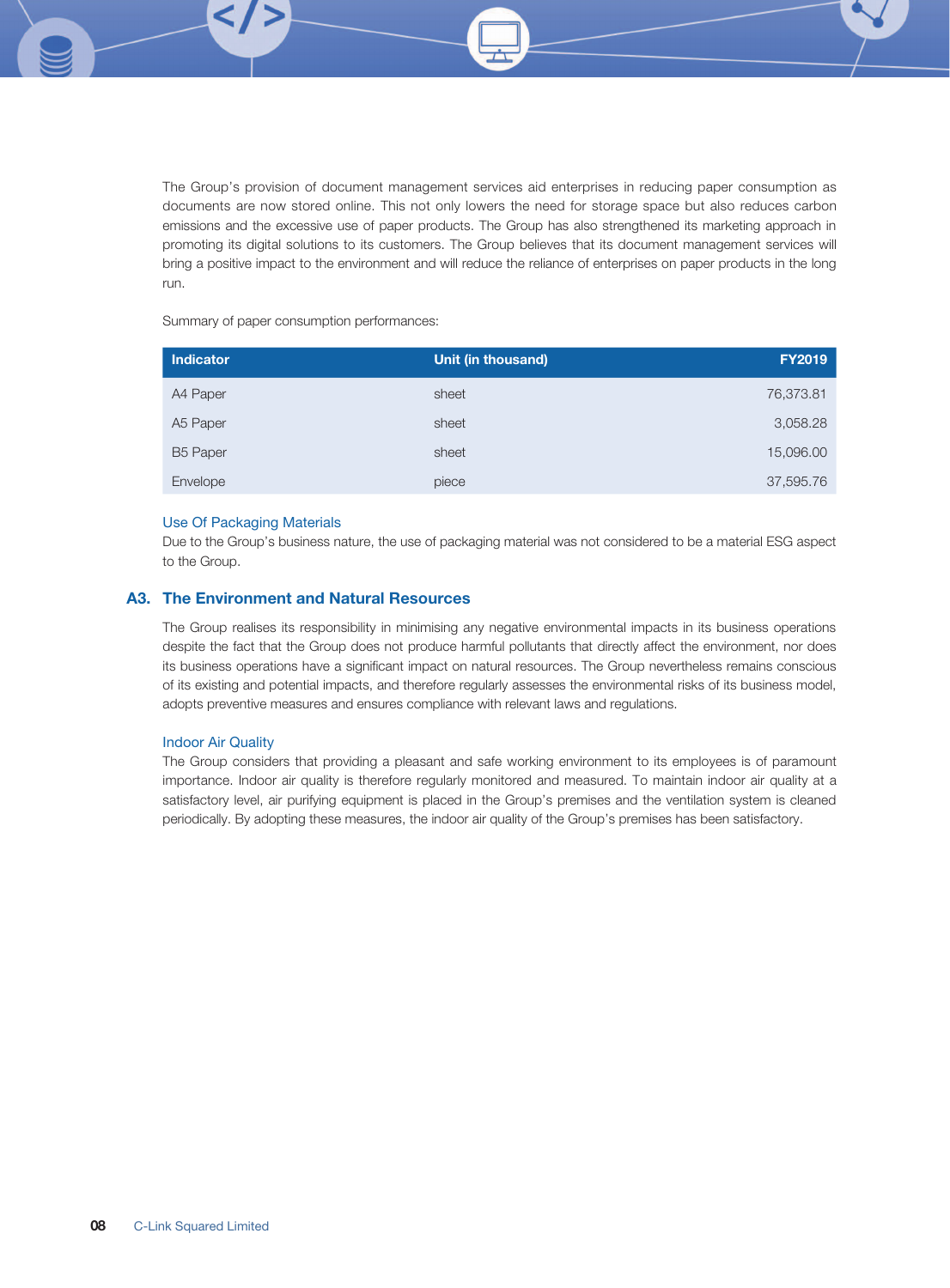# B. SOCIAL

#### B1. Employment

Employees are the most valuable asset of the Group. The Group recognises that its continued success relies heavily on its employees' talents and dedication. Therefore, the Group has adopted sound employment practices by establishing the comprehensive Human Resources ("HR") Policies and Procedures to cover every aspect of employment, including but not limited to the recruitment and management of staff, employee background checks, statutory obligations and compliance procedures and compliance with updated labour laws and regulations. The Group periodically reviews existing policies and employment practices to ensure the continuous improvement of its employment standards and competitiveness against service providers of the same industry. As at 31 December 2019, the Group had approximately 181 employees; all of them were full-time employees. 178 employees fell under the reporting scope of the ESG Report, which describes the information and KPIs of the Group's principal business activities in Malaysia. Therefore, all of the 178 employees were located in Malaysia.

During FY2019, the Group was not aware of any material non-compliance with employment-related laws and regulations that would have a significant impact on the Group, including but not limited to the Employment Act 1955 of Malaysia.

The distribution of employees according to gender, age group and employee category are as follows:

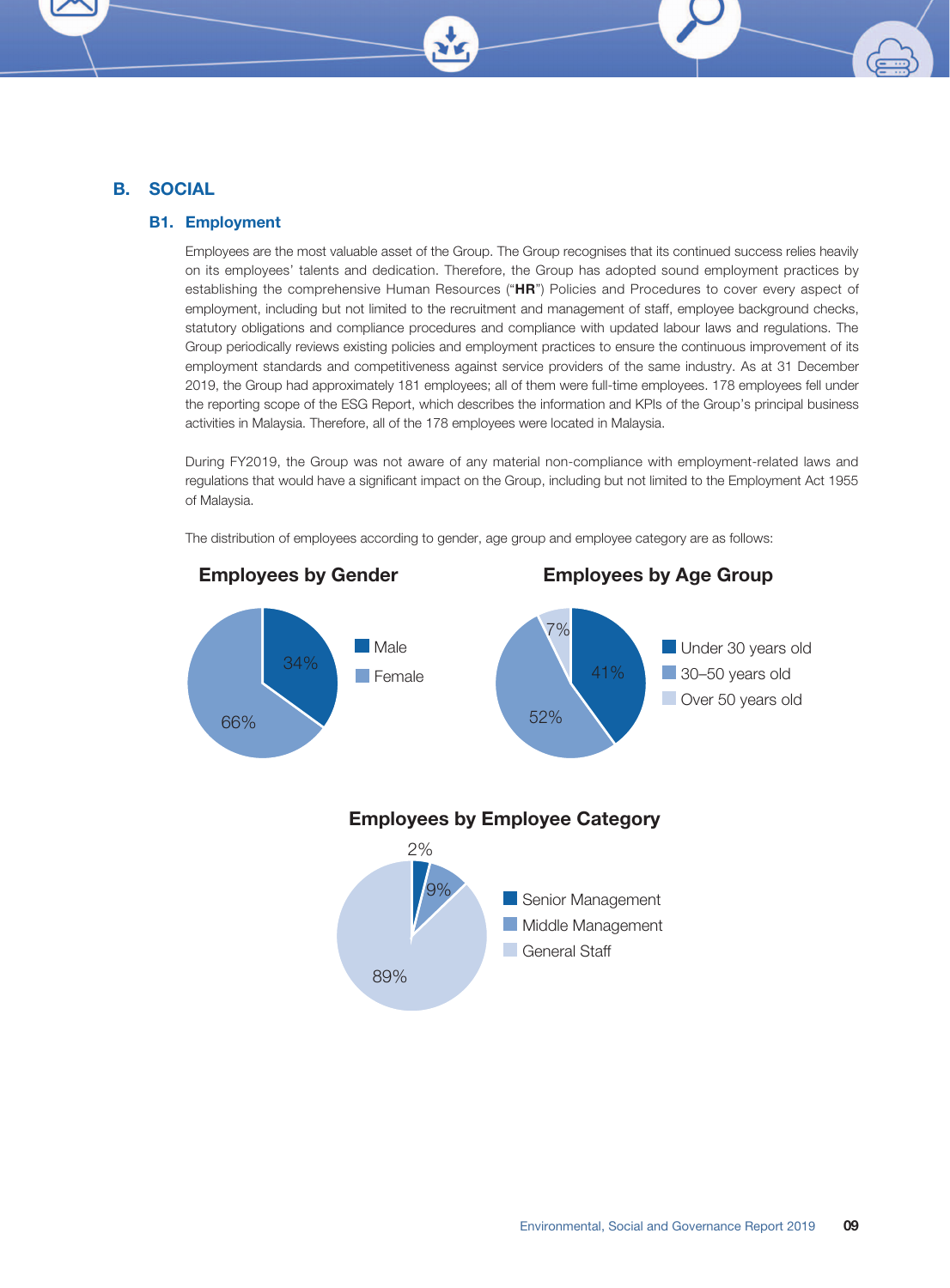The employee turnover rate according to gender, age group and geographical region are as follows:

|                               | <b>Turnover Rate (%)</b> |
|-------------------------------|--------------------------|
| <b>By Gender</b>              |                          |
| Male                          | 11.0                     |
| Female                        | 15.7                     |
| <b>By Age Group</b>           |                          |
| Under 30 years old            | 16.8                     |
| 30-50 years old               | 9.9                      |
| Over 50 years old             | 0.0                      |
| <b>By Geographical Region</b> |                          |
| Malaysia                      | 26.7                     |

#### Recruitment, Diversity and Equal Opportunities

Sustainable growth of the Group relies on the diversity of talents and non-discriminatory recruitment process. The Group's employees are recruited from various sources which include the open market, online job postings, advertisements, company website, walk-ins, etc. via a robust, transparent and fair recruitment process based solely on their experience and expertise an\d without regard to their age, ethnicity, origin, gender identity, marital status, sexual orientation and religion.

The Group is of firm belief that all employees should be provided with a working environment that enables them to be productive and work to the best of their abilities. Therefore, the Group is committed to creating and maintaining an inclusive and collaborative workplace culture. At the same time, the Group expects and asks for the cooperation of all employees in maintaining an environment free of discrimination and harassment. In addition, the Group emphatically states its zero-tolerance stance on any form of such behaviours in the workplace.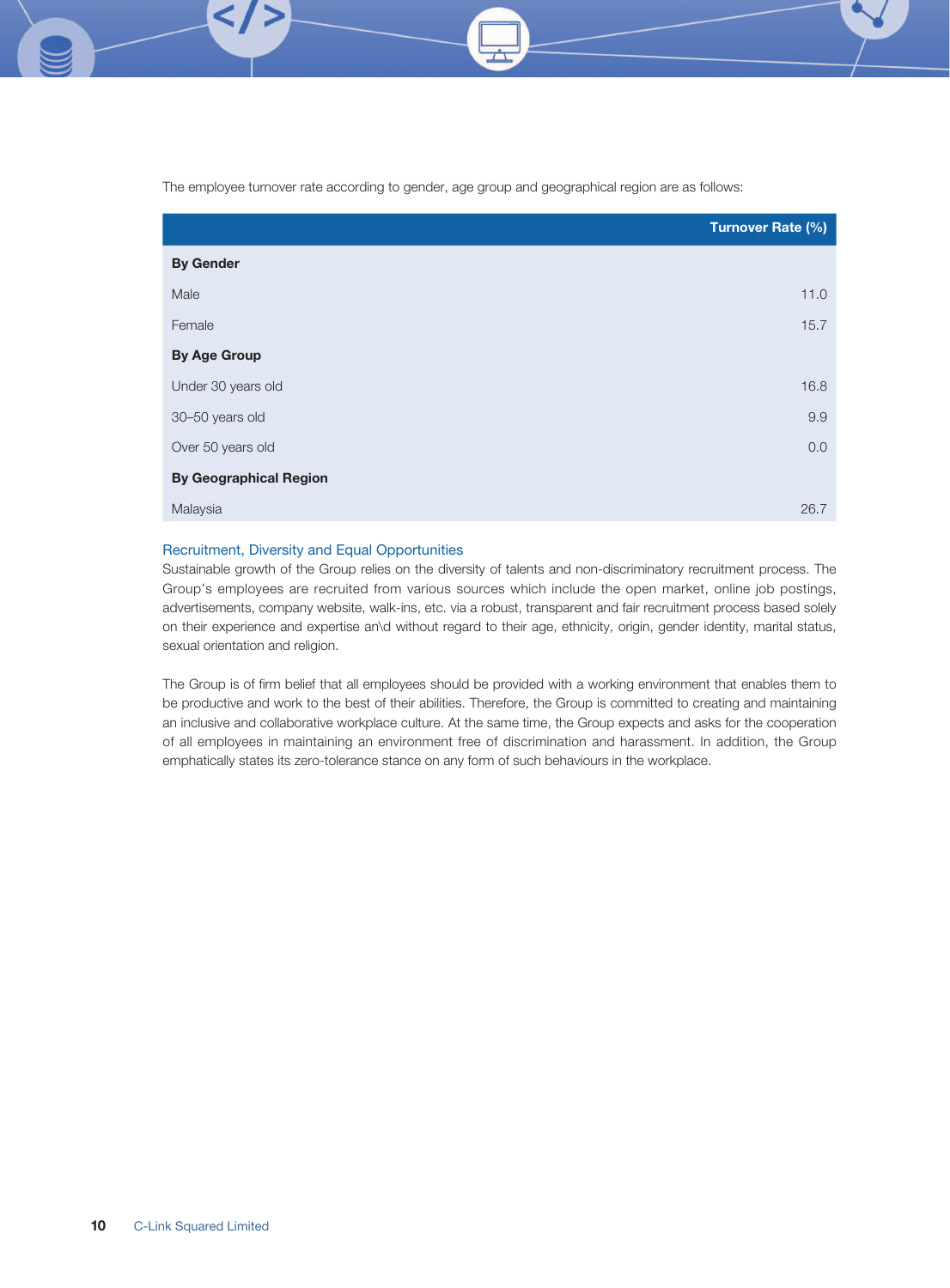

The Group understands that good benefits and welfare encourage retention and foster a sense of belonging. The Group offers attractive remuneration packages, including discretionary bonuses and allowances. In addition to the entitlement of leaves stipulated by relevant laws and regulations, the Group provides a variety of leaves to cater to the needs of its employees, such as emergency leave, marriage leave, compassionate leave, etc. Eligible employees are also eligible for overtime and medical claims.

#### Promotion and Performance Appraisal

Employees undergo a Performance Development Dialogue ("PDD") set up by the Group. The PDD is a 3-phase process that consists of a goal setting exercise, mid-year and year-end reviews. It is an on-going, two-way dialogue between the employee and their immediate superior which focuses on the employee's performance and development. Performance appraisals in the form of a written evaluation will also be performed on a regular basis. The results of such appraisals are used for employees' salary review and promotion consideration.

#### Working Hours and Rest Periods

Official working hours and rest periods are clearly stated in the Group's HR Policies and Procedures and are in accordance with relevant local employment laws.

#### Compensation and Dismissal

The Group compensates employees according to statutory provisions that cover employees who sustain personal injury by accident or disease arising out of the course of employment. Unreasonable dismissal under any circumstances is strictly prohibited. Dismissal will be based on reasonable and lawful grounds clearly stated in the Group's HR Policies and Procedures and in accordance with the relevant local employment laws.

#### B2. Health and Safety

#### Occupational Health and Safety Management

The Group places a high priority on providing employees with a safe and healthy working environment and is committed to complying with all applicable health and safety laws and regulations. The Company's Occupational Health and Safety Policy was drafted and subsequently implemented in accordance with the Occupational Safety and Health Act 1994 of Malaysia. The said policy includes controls on identified hazards and procedures and guidelines on emergency evacuation to ensure the health and safety of its employees.

The Group has identified various potential hazards in the workplace through the Hazard Identification, Risk Assessment and Risk Control ("HIRARC") approach. The Group administers assessments adopting the HIRARC on an annual basis. The said approach provides a systematic and objective method to assess and control risks with an aim to safeguarding the health and safety of employees and mitigating potential hazards within the workplace.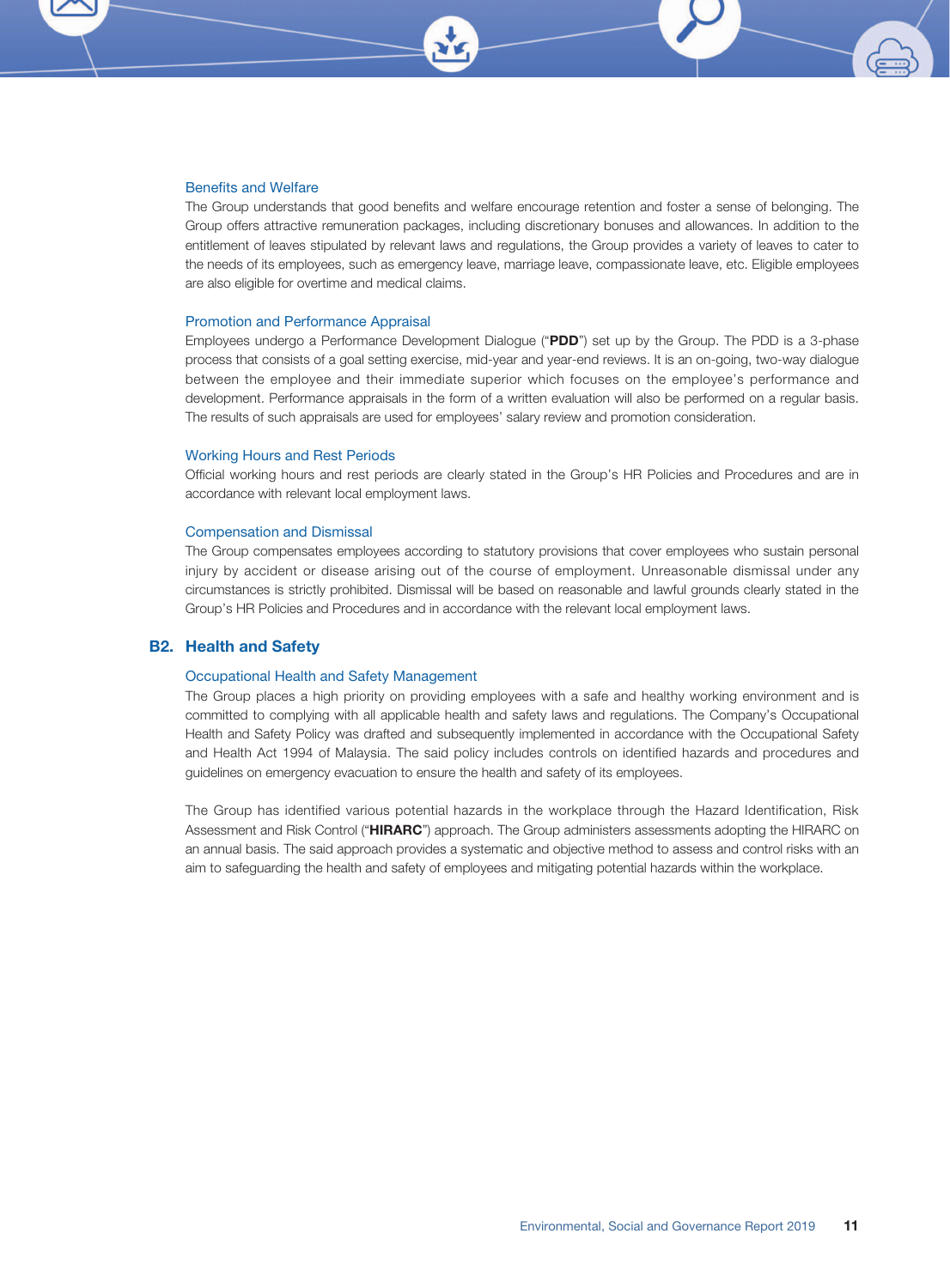The Group places great emphasis on ensuring that its employees receive adequate and appropriate training regarding workplace safety procedures. In addition, the Group holds safety awareness training for its employees and encourages them to undergo continuous safety training. Safety awareness training covers potential risks that may happen in the workplace to mitigate workplace accidents. It also provides a first aid guide to its employees to ensure that suitable measures can be carried out during emergencies.

In view of the outbreak of coronavirus (COVID-19) in Malaysia, the Group had implemented measures to ensure safety to staff, safety within the Group's premises and business continuity in the event of disaster caused by factors beyond the Group's control. These measures include, inter alia, monitoring staff, ensuring good personal hygiene practices are adopted by the Group's staff, temperature screening, limitation of social contact within and outside of the Group's workspace and cleaning of office premises. The Group has also taken measures to ensure sufficient stock of personal protective equipment, hand sanitiser and disinfectant products.

During FY2019, the Group was not aware of any material non-compliance with health and safety-related laws and regulations that would have a significant impact on the Group, including but not limited to the Occupational Safety and Health Act 1994 of Malaysia. During FY2019, there were no work-related fatalities and no lost days due to work injury were recorded.

#### B3. Development and Training

#### Training and Development

Training and continuous development are indispensable to the Group's employees to keep abreast of the everchanging trend of the industry and also to satisfy its customers' evolving needs. The Group holds firm belief that the provision of training opportunities and continuous career development to its employees, which strengthens the professional capabilities and growth of the employees and retains high-calibre talent, provides a solid foundation for the Group's continuing success. At the same time, it also supports the sustainable growth of business and maintenance of the Group's competitive edge in the industry.

#### Provision of Training Opportunities

New employees are required to undergo an orientation to ensure that they are familiar with the Company's background and rules. On-the-job training will also be provided when necessary to reinforce employees' skills and knowledge. All employees are required to participate in at least four hours of training conducted by the Group on information security awareness and safety awareness annually to ensure that they are aware of information security threats and health and safety hazards within the workplace. Moreover, employees are also encouraged to attend additional training sessions that are relevant to their jobs. The Group provides financial subsidies to selected employees for external training courses to strengthen their job-related knowledge.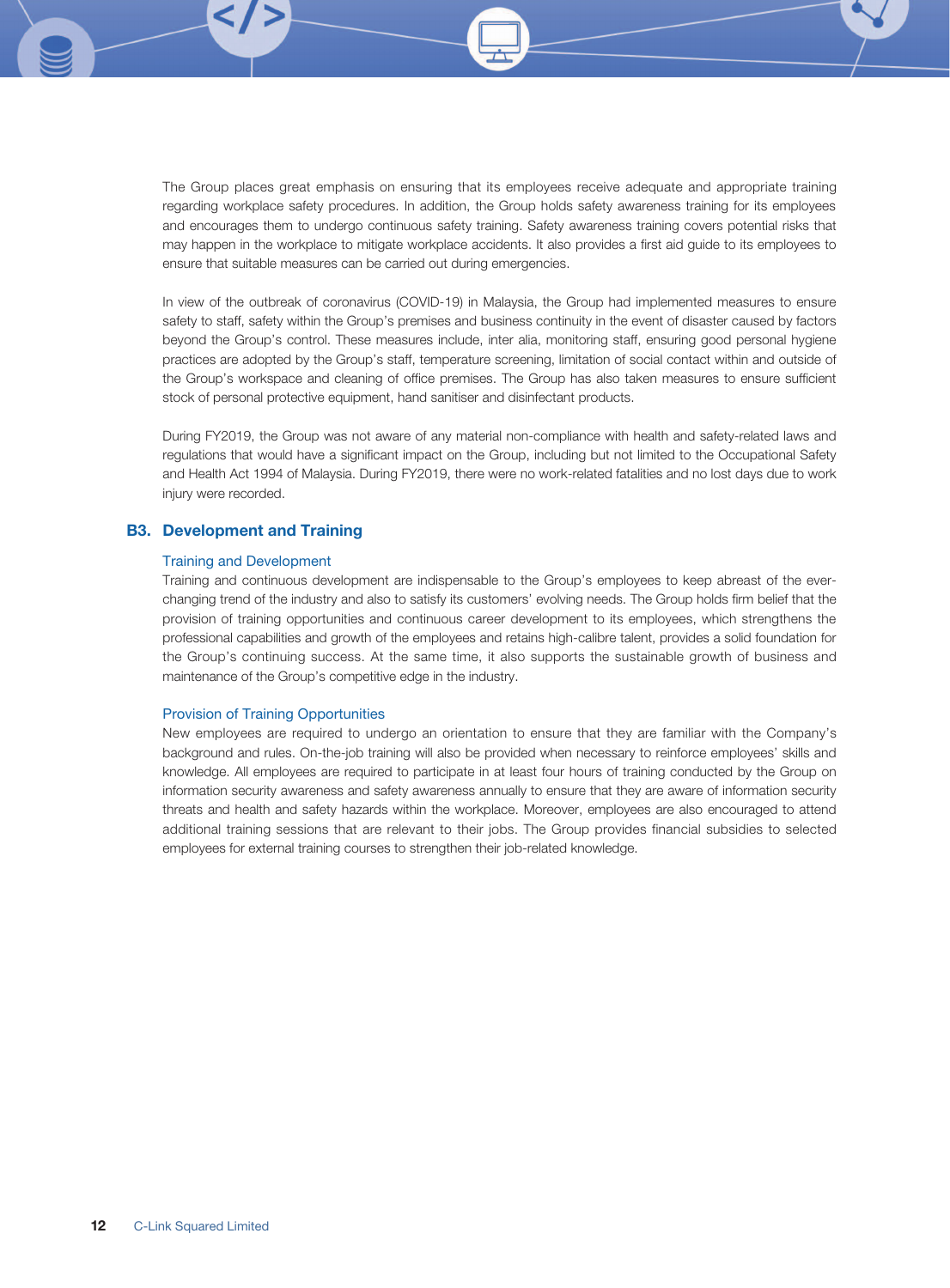#### B4. Labour Standards

#### Prevention of Child and Forced Labour

The Group guarantees that no employee will be made to work against his/her will or be coerced to work. The recruitment of child labour is strictly prohibited and all employees recruited by the Group are above 18 years old. Personal data is collected during the process to assist the selection of suitable candidates and to verify candidates' personal data. The human resources department ensures that their identity documents are carefully checked.

During FY2019, the Group was not aware of any material non-compliance with child and forced labour-related laws and regulations that would have a significant impact on the Group, including but not limited to Children and Young Person (Employment) Act 1966 of Malaysia.

#### B5. Supply Chain Management

The Group recognises the importance of good supply chain management practices in mitigating environmental and social risks. In view of green supply chain management, the Group strives to engage suppliers who incorporate the consideration of environmental and social risks into their supply chain management.

#### Procurement Practices

The Group's two major types of purchases are the purchase of paper and purchase of postage service. In addition to these two types of purchase, the Group will also procure other printing materials, including but not limited to letterhead portrait and continuous stationery. The Procurement Policy of the Company, which outlines the procedures of selecting, managing and assessing suppliers, was established to better govern the Group's procurement procedures.

During the supplier selection process, a number of factors, including but not limited to the supplier's ability to meet the Group's quality requirements, the supplier's reputation and the price of products or services, are considered.

To ensure that suppliers continue to meet the Group's requirements and expectations, the Group keeps and maintains a Qualified Suppliers List which is approved by the directors. Assessments on suppliers are conducted regularly and approved by the directors. Assessment criteria include the supplier's reputation, quality and price of products or services provided, response time to enquiries, delivery time and the credit period offered.

Where possible, the Group strives not to over-rely on a particular supplier by maintaining more than one supplier for each type of products or services provided in order to ensure the stability of the supply chain. In any procurement process, quotation comparison should be performed, and a minimum of two quotations should be obtained from different suppliers. The Group will continue to regularly monitor and examine its supply chain in regards to their performances.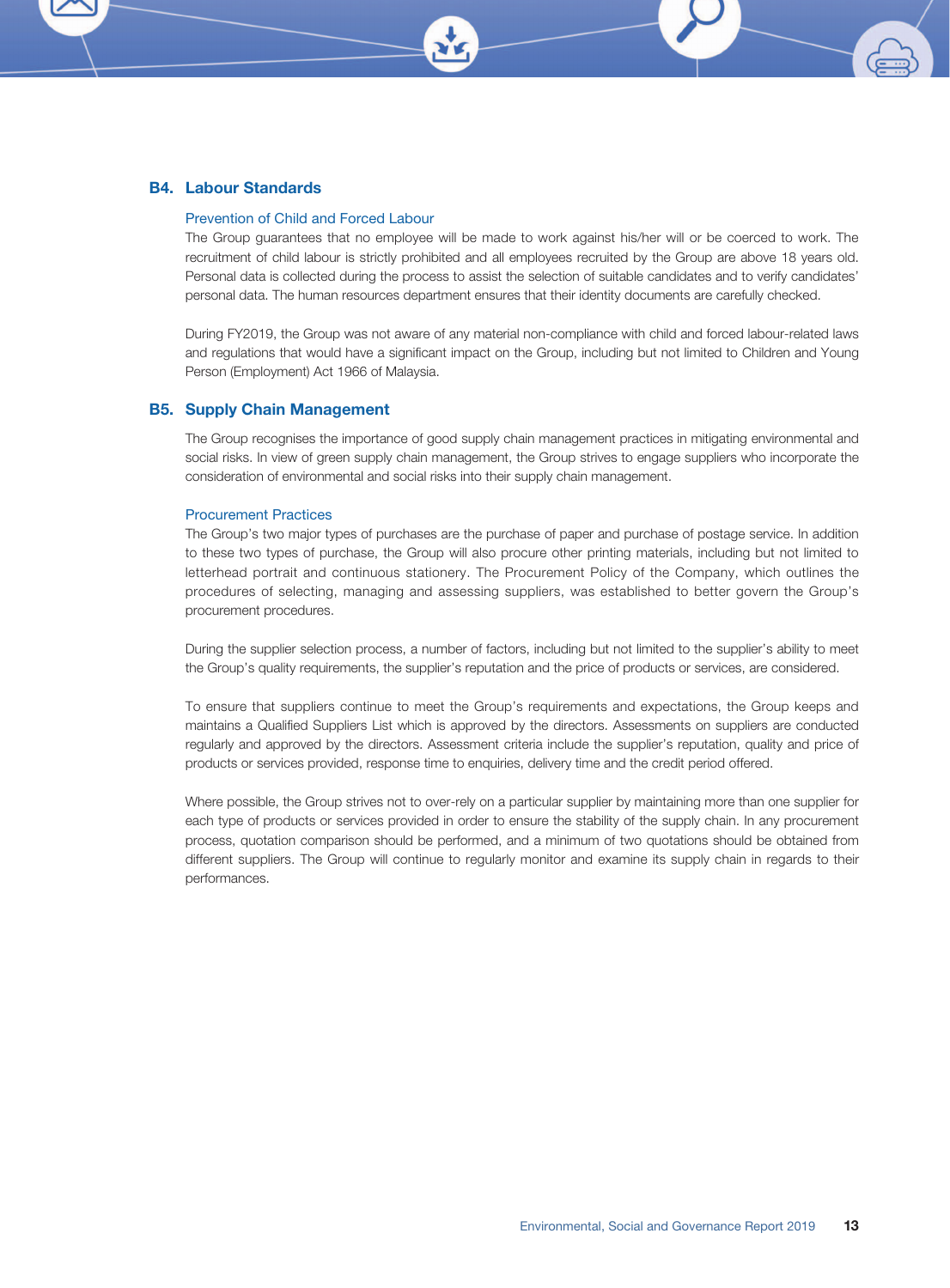#### B6. Product Responsibility

The Group has quality and assurance procedures in place to ensure that the products and services provided are not only in compliance with relevant local laws and regulations, but are also of satisfactory quality.

During FY2019, the Group was not aware of any non-compliance with laws and regulations concerning health and safety, advertising, labelling and privacy matters relating to products and services and methods of redress that would have a significant impact on the Group, including but not limited to the Personal Data Protection Act 2010 and the Copyright Act 1987 of Malaysia. During FY2019, the Group did not receive any cases of product or servicerelated complaints, nor was it subjected to any product recalls.

#### Data Protection and Privacy

The Group endeavours to protect all sensitive information pertaining to its customers and to take reasonable measures to preserve the integrity of customers' data and prevent any corruption or loss of customers' data. The Group has established the Data Protection and Privacy Policy. The said policy covers topics such as the handling and disclosure of confidential information, data breach and incident management, policy review process. Existing policies are reviewed annually to ensure that such policies continue to be compliant with local laws and regulations.

The Group ensures that its employees have proper knowledge and support with regard to handling sensitive information. To further safeguard the customers' personal data privacy and the Group's confidential information, employees of the Group are required to sign the Non-Disclosure Agreement, Employee's Service Agreement and Fidelity Guarantee Service Agreement.

#### IP Rights

The Group uses various IP rights, in particular, trademarks and software copyrights, in its daily business. The Group has established the Intellectual Property Rights Policy to diligently guard against any violation of its IP rights. The said policy states the identification, application and protection against infringement of IP rights. Any unauthorised use of the domain names and/or other intellectual properties by the competitors in their corporate names or brands could harm the Group's image and erode its competitive advantage. The Group's IP rights are important corporate assets and the Group requires that they are used properly.

#### Customer Complaints Management

The Revenue and Receipt Policy established by the Group states the roles and responsibilities of different employees with regard to managing customers' complaints and expectations. Feedbacks and complaints from the Group's customers are highly valued as it is critical to the continuous development of the Group. The client relationship managers will also schedule regular meetings with customers to ensure that their needs and expectations of the Group's products are met.

Should the Group receive any complaints, the client relationship managers will act as the point of contact for complaints from customers. Where necessary, the issue will be escalated to the Directors. The Group strives to act in a timely manner to resolve the issue with effective corrective and/or remedial actions. In addition, complaints received will be discussed and reviewed by the management during regular meetings to prevent re-occurrence. The Group has established a set of standard operating procedures for client servicing and production and training to new employees during probation to reduce the chance of receiving customer complaints.

#### Health and Safety

Due to the Group's business nature, health and safety matters are topics that are considered to be immaterial to the Group.

#### Advertising and Labelling

Due to the Group's business nature, the Group considers that it has an insignificant amount of business dealing in relation to advertising and labelling matters.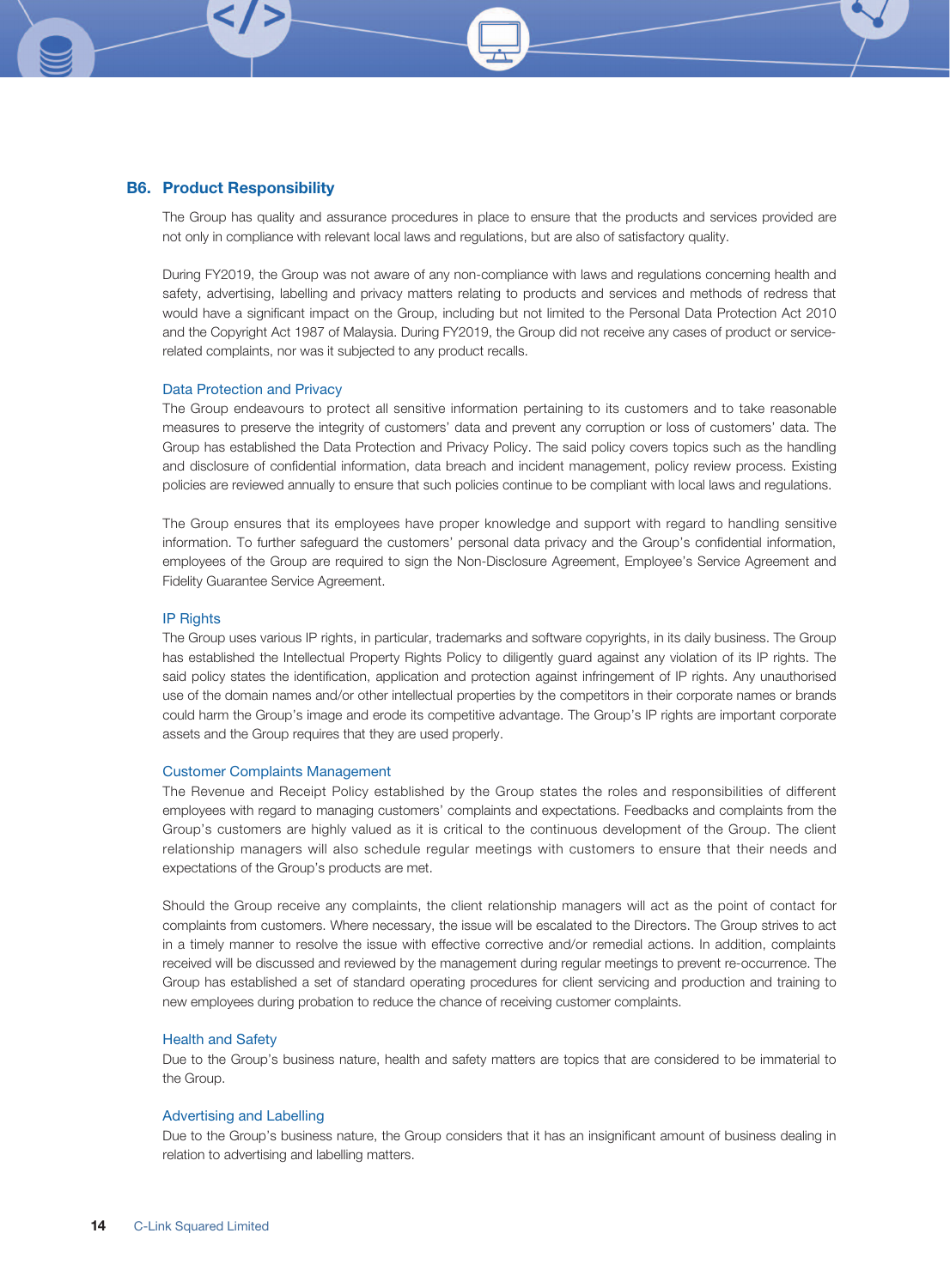### B7. Anti-corruption

Solid corporate governance is vital to the Group's growth and development. The Group emphatically affirms its zero-tolerance stance regarding any behaviours that not only violate Malaysian laws and regulations but also severely damage the business integrity and reputation of the Group.

During FY2019, the Group was not aware of any material non-compliance with the relevant laws and regulations of bribery, extortion, fraud and money laundering that would have a significant impact on the Group, including but not limited to the Malaysian Anti-Corruption Commission Act 2009. During FY2019, there were no legal cases regarding corrupt practices brought against the Group or its employees.

#### Code of Conduct

The Group has established a formal Code of Conduct that set out appropriate methods in handling circumstances such as conflict of interests and corruption to comply with relevant laws and regulations of Malaysia. Employees are strictly prohibited to solicit personal gifts or donations. Under certain circumstances, the Group understands that it can be difficult to decline gifts, hence employees are allowed to accept the gift on behalf of the Group and is required to declare such courtesies and gratuities to the Head of Department.

#### Whistle-blowing Mechanism

The Group has incorporated a whistle-blowing policy that aims to provide employees with guidance and reporting procedures to encourage employees to report fraudulent and illegal activities. Whistle-blowers are required to submit a written report to the Board, Head of HR Department or the Audit Committee regarding the suspected misconduct with supporting evidence. The Group will conduct a thorough investigation if necessary, upon making a preliminary analysis on the report. The Group intends to protect the whistle-blower from common concerns such as confidentiality and potential retaliation or discrimination. Therefore, the employee reporting in good faith under the whistle-blowing mechanism can be assured of the protection against unfair dismissal or victimisation, even if the reports are subsequently proved to be unsubstantiated.

#### Anti-Fraud and Anti-money Laundering

The Group has an Anti-Fraud and Anti-Money Laundering Policy to raise employees' awareness on identifying possible fraudulent and illegal behaviours and provide suitable guidance on the reporting procedures should there be any suspected misconducts. The said policy safeguards the interests of the Group against material fraud risk and the risk of being used for money laundering.

#### B8. Community Investment

The Group realises the importance of giving back to the members of the society and encourages its employees to engage in community services and voluntary activities to give back to the less-abled and financially challenged members of the public. The Group intends to extend its scope of financial contribution to benefit the financially disadvantaged in the future.